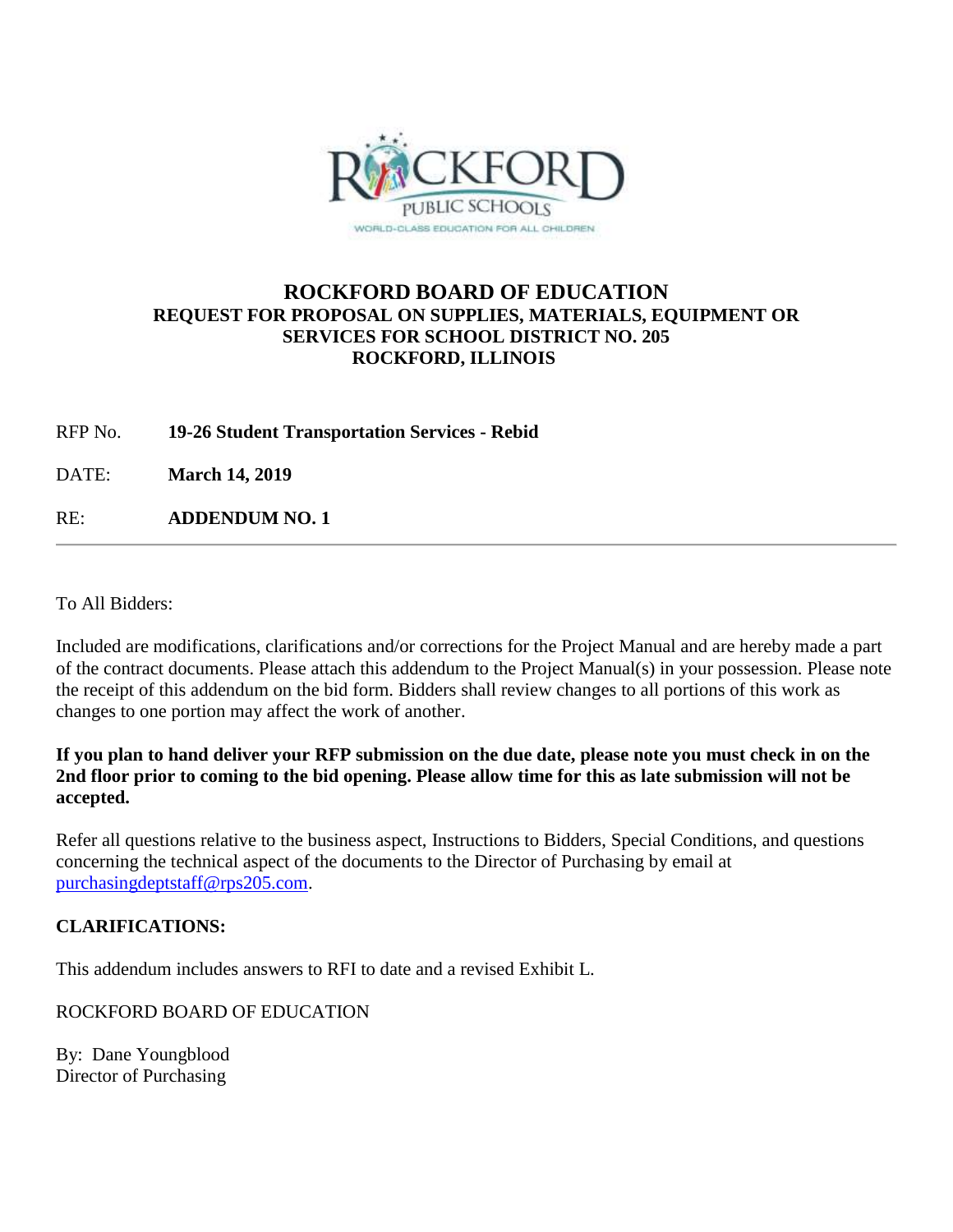#### **CLARIFICATIONS**

The following RFI have been submitted to date:

- 1. The rebid has removed the Transportation Manager. We would need someone to manage this staff. Was this intended?
	- a. The Coordinator is the same as the Transportation/Terminal Manager.
- 2. We need clarification on driver count.
	- a. 165 drivers are needed for regular routes, 7 drivers for field trips, and 6 corner drivers  $= 178 + 15\% = 204.7$  rounded to 205.
- 3. Can you clarify the table on page 161 is correct?
	- a. A revised Exhibit L is attached.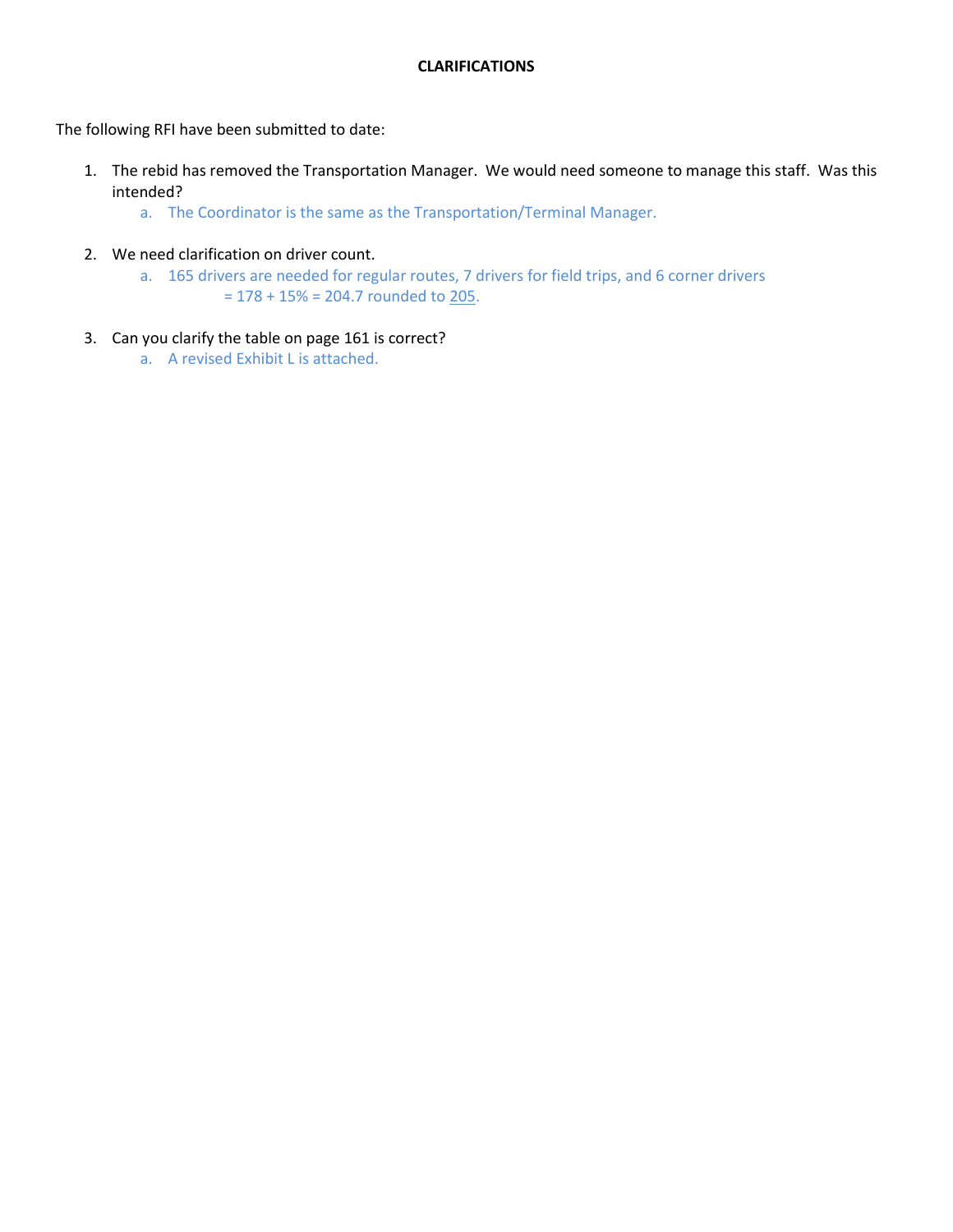### **Exhibit L - FAQs**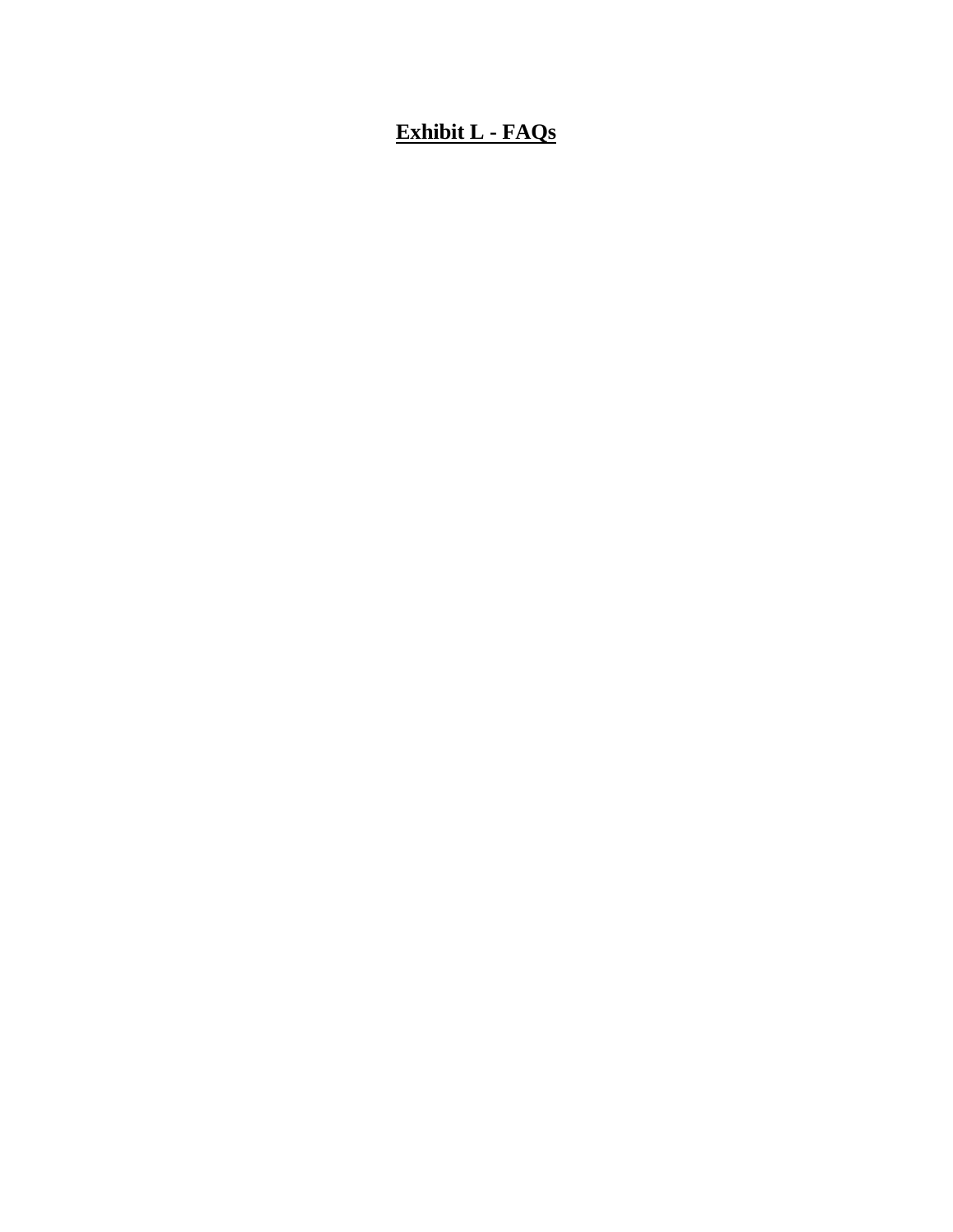- 1. Will there be any change to activities or midday routes? ANSWER: No changes are anticipated.
- 2. Is Special Education included? ANSWER: No.
- 3. Are there trips that require wheelchairs? ANSWER: Occasionally, RPS has five (5) buses that are equipped for wheelchairs.
- 4. Can we get a list of drivers, including seniority, routes, pay and health care information? ANSWER: See Exhibit F.
- 5. Are drivers paid while fueling? ANSWER: Yes.
- 6. Are routes gate to gate or live? ANSWER: Routes start and stop at the Sterling Holley Center.
- 7. Is the 15% spare goal on top of the route, corner and trip drivers? ANSWER: 7 field trip drivers are not included but corner drivers are.
- 8. Document says the percentage of spare drivers may change, why? ANSWER: This number may change in the event 15% does not routinely cover absences.
- 9. Will material changes to the scope of work be negotiated? ANSWER: The scope of work is clearly set forth in Section II of the RFP. The District does not anticipate material changes to the scope of work. To the extent there is a material change in the number of routes, the number of drivers or the scope of work, then such changes would be negotiated.
- 10. What is the estimated annual cost of vandalism? ANSWER: \$15,000 to \$18,000 to be covered by the District.
- 11. Do all buses have GPS that contractor can access? ANSWER: Yes.
- 12. Does the 50% performance bond apply to 1 year or 3 years? ANSWER: The performance bond shall be 50% of the initial three (3) year term.
- 13. Will the contractor be allowed electronic inspection equipment?

ANSWER: The District does not object to electronic inspection equipment, but the issue is between the successful bidder, its employees and any union representative, if any, its employees may have.

14. Are drivers paid weekly or every other week? ANSWER: Drivers are currently paid bi-weekly (26 paydays).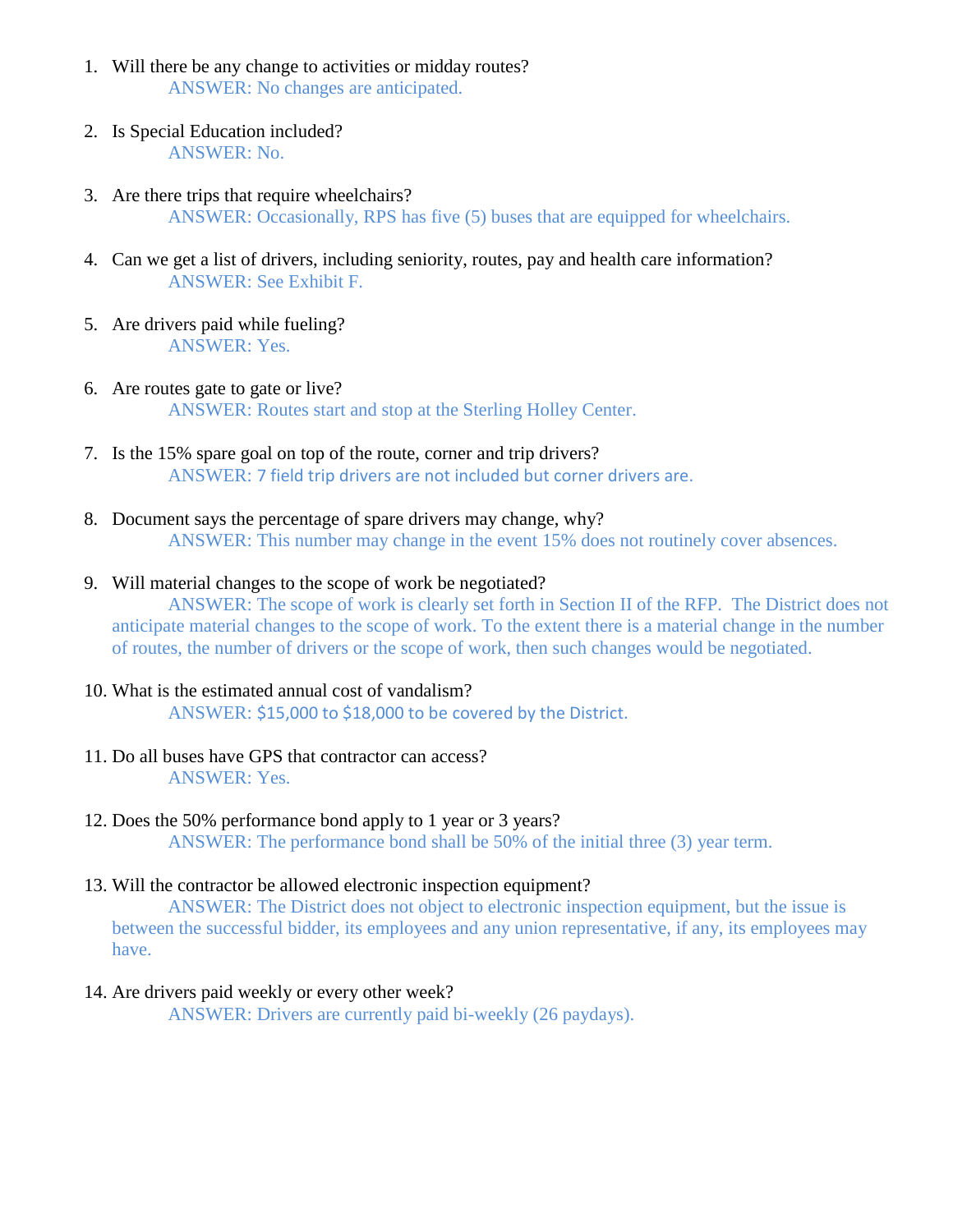#### 15. Could you please provide the 3 tier routing information, including route hours and mileage assumptions for this new structure?

Morning routes will be checking in between 5am and 6am and all students will be dropped off no later than 8:45am and be back to the terminal by 9am. PM routes will check in between 1pm and 1:30pm and should be done dropping students by 5pm and be back to the terminal by 5:30pm, unless doing a late activity.

#### 16. Could you please include the 3 tier bell time schedule?

ANSWER: The 2019-2020 start/stop times are attached as Attachment #1 to Exhibit L.

17. Can we get detailed information on current benefits cost the District is paying and how many drivers take the health benefits?

> ANSWER: The detailed information on current benefit costs paid by the District for the drivers who take health benefits is attached as Attachment #2 to Exhibit L.

18. Would the District be interested in an alternate bid where the Contractor replaces buses that age out instead of the District?

ANSWER: No.

- 19. Contract Scope: 1, B: Will the use of the facility have a charge and is there a lease agreement? If so, can we get a copy of the lease agreement and any costs the Contractor will be responsible for? ANSWER: There will be no charge for the lot, which is owned by the District for the storage of buses owned by the District. The contract provides the District will provide Contractor with adequate space in the District's facility (See par 6(i) of draft contract attached to the RFP). To the extent there is need for clarification, it will be covered in the Contract, not a separate lease agreement.
- 20. The link provided on page 12 of Scope of Work section, page 43 of RFP is the old AFSCME CBA that expired in 2016. Could we get a copy of the current contract?

ANSWER: The correct link is: [https://www3.rps205.com/District/Documents/CollectiveBargainingAgreements/Local%201275%20%20](https://www3.rps205.com/District/Documents/CollectiveBargainingAgreements/Local%201275%20%20Contract%202016-2018%20-%20Final.pdf) [Contract%202016-2018%20-%20Final.pdf](https://www3.rps205.com/District/Documents/CollectiveBargainingAgreements/Local%201275%20%20Contract%202016-2018%20-%20Final.pdf)

21. Scope of Work Section S: Is the Contractor responsible for the cost of the photo ID badges or the District?

ANSWER: District.

22. Scope of Work 6 states that a lease for a terminal must be secured prior to award. Is this referring to the District lease? It also states that if a terminal is needed a lease must be secured 15 days following District's approval of a Transition Plan. Does the proposer need to find an alternative facility for this RFP other than the District-owned facility?

> ANSWER: It is anticipated that the successful bidder will utilize the District-owned facility. Therefore, the proposer does not need to find an alternative facility.

23. What does your anticipated route look like? How many hours should we assume for our bid if you don't have actual routes?

ANSWER: As described above in #15, routes should be between 6.5 and 8 hours per day.

24. How are noon routes and summer routes impacted by the new 3 tier system?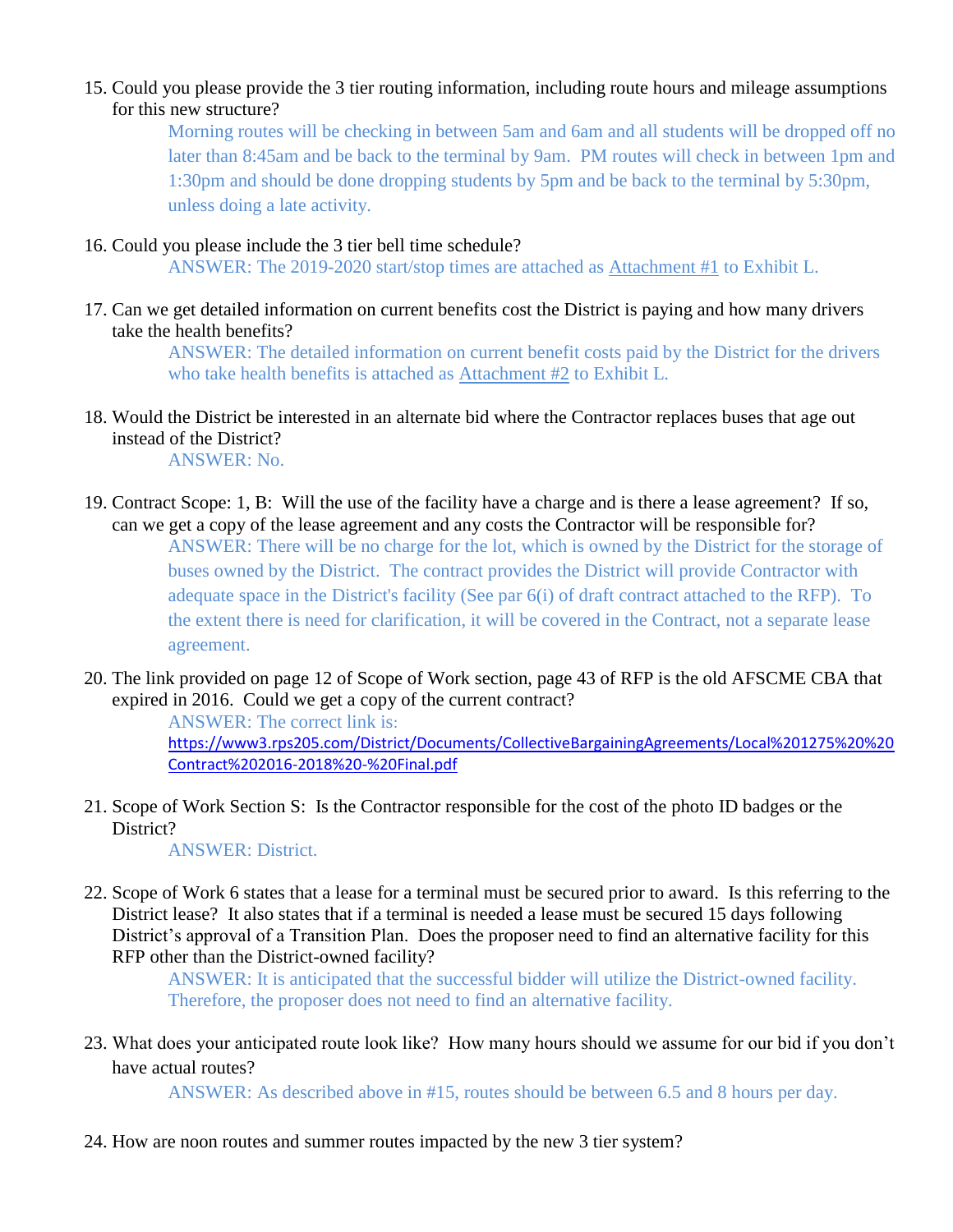ANSWER: Noon and summer routes will not need to change.

#### 25. Please confirm which staffing positions will be Contractor provided which positions stay with the District?

ANSWER: The positions include all drivers, dispatch, training, field supervisors, and management. Dispatch, field supervisors, and trainers are in the RBMA collective bargaining unit and will work for the Contractor while being employed by the District. There are also two clerical positions that are in the EOPA collective bargaining unit that will work for the contractor while being employed by the District.

#### 26. What, if any, costs are the Contractor responsible for as it pertains to the District Transportation Facility? Is there a lease that need to be signed?

ANSWER: There will be no charge for the lot, which is owned by the District for the storage of buses owned by the District. The contract provides the District will provide Contractor with adequate space in the District's facility (See par 6(i) of draft contract attached to the RFP). To the extent there is need for clarification, it will be covered in the Contract, not a separate lease agreement.

27. Is this an RFP or IFB? The document refers to each in multiple places. ANSWER: This is a Request for Proposal (RFP). Any references to an IFB are unintentional.

28. Is the Contractor expected to provide any Contractor owned vehicles (see the Scope of Work, paragraph 6.B, and the Contact)?

> ANSWER: We do not expect the contractor to provide any vehicles for student transportation at this time.

- 29. Will the District be responsible for the all costs regarding two-way radios? ANSWER: Yes, the District will maintain the radio system.
- 30. Not sure how to handle Contract paragraph 11.a refund to district health insurance savings (Please clarify intent)

ANSWER: Inasmuch as there are three (3) collective bargaining units within the Transportation Department (clerical, drivers, maintenance / dispatch), to the extent District employees must perform activities associated with the services subject to this bid, the District will issue invoices annually for any differences in the cost of health insurance.

31. Can the pricing form be changed to the volume new volume required post three tier announcement? Various numbers have been suggested in news article? It appears the revised pricing forms are not accurate.

ANSWER: **Please use the attached bid sheet.** There should be 165 total routes.

- 32. The Bell Schedule needs clarity. With the adjustment it appears that High Schools and Middle Schools have a window of 30 minutes...with load we are having a hard time understanding logistics. ANSWER: Source Bell Times are correct.
- 33. How many daily buses go to each High School?

ANSWER: Currently 23 buses at Auburn, 17 at East, 24 at Guilford and 27 at Jefferson. The District plans on adding 25 to 35 buses to the total of 91 for the three tier system to ensure the routes will be done dropping students by 5pm.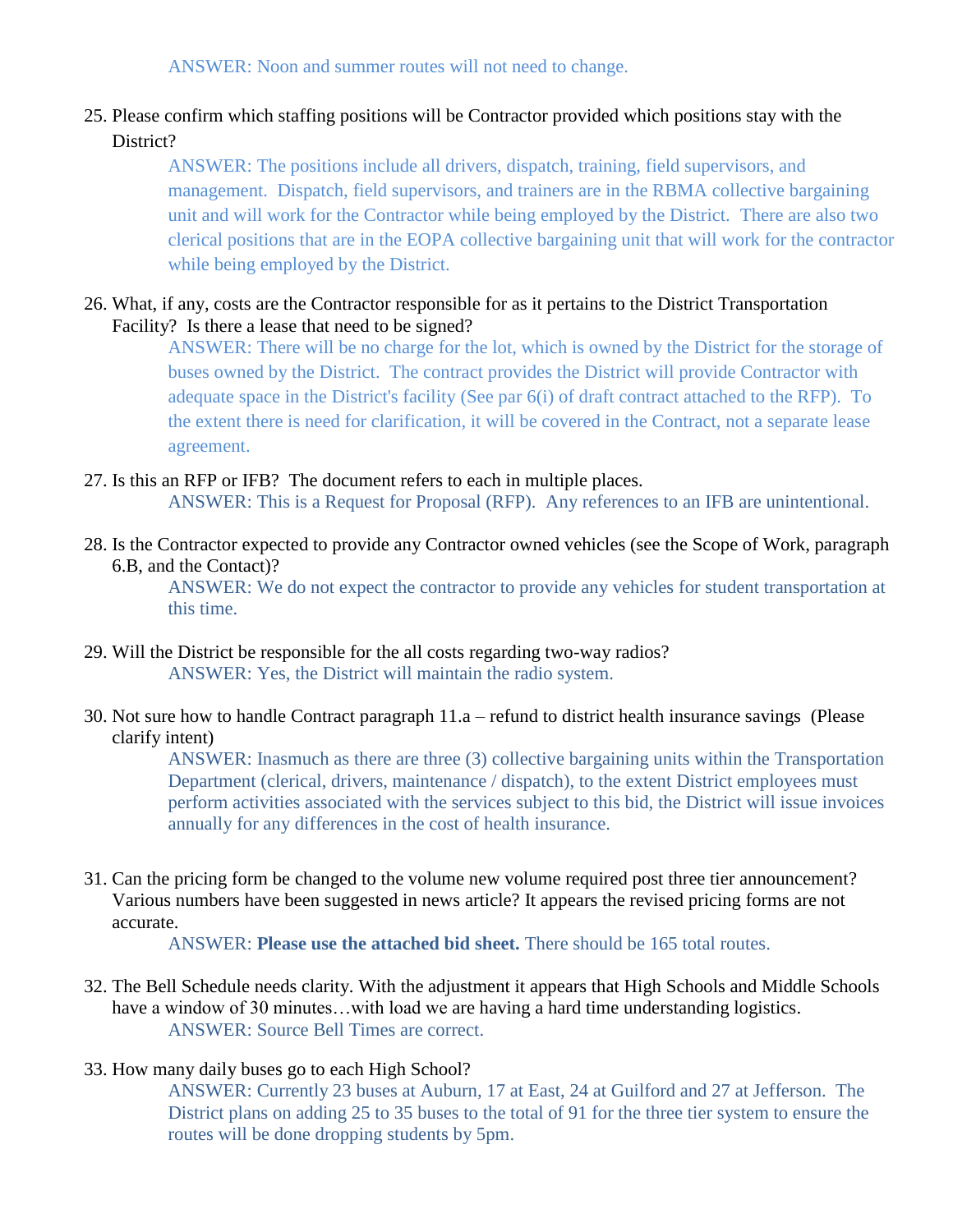34. Addendum 2 page. Can you give a description of Job codes 500,995,410,412, N12,210,212,510 ANSWER:

- 500 Bus Driver
- 995 Substitute Bus Driver
- 410 10 Month RBMA
- 412 12 Month RBMA
- N12 12 Month Administrator
- 210 10 Month Office Professional
- 212 12 Month Office Professional
- 35. What is the hardware version of Zonar? ANSWER: SEJ-V3.
- 36. Addendum 2 Page 16 lists 175 employees participating in 1000 Deductible plan 222 Drivers are listed with wage. Are the 47 Bus drivers participating in another plan? If so is it an HSA and what are the cost and contributions?

ANSWER: See attached tables with health care participation and costs. Please disregard previous tables.

37. The pricing page still has 58 double and 10 single routes listed on lines 11 and 12. I thought these were going to be removed since there are no double or single routes in the new structure? Can you please remove or explain how we should bid these?

> ANSWER: There could be single and double routes. Please bid as a triple route as they could run the full amount of time or have the ability to use the driver to fill in at other times.

38. There are no base route hours in the RFP. Each bidder may assume something different and therefore make it difficult to compare. In 2017, routes averaged 5.73 hours for primarily double routes. With the new triple route structure, can we assume a 6.5 hour base rate with extra hour charges so everyone is bidding on the same thing? This can obviously be adjusted once the actual routes are completed.

ANSWER: For the 2019/2020 school year, triple routes are estimated to be 8 hours per day. Double routes would be 6.5 hours. Single routes would be 5.25.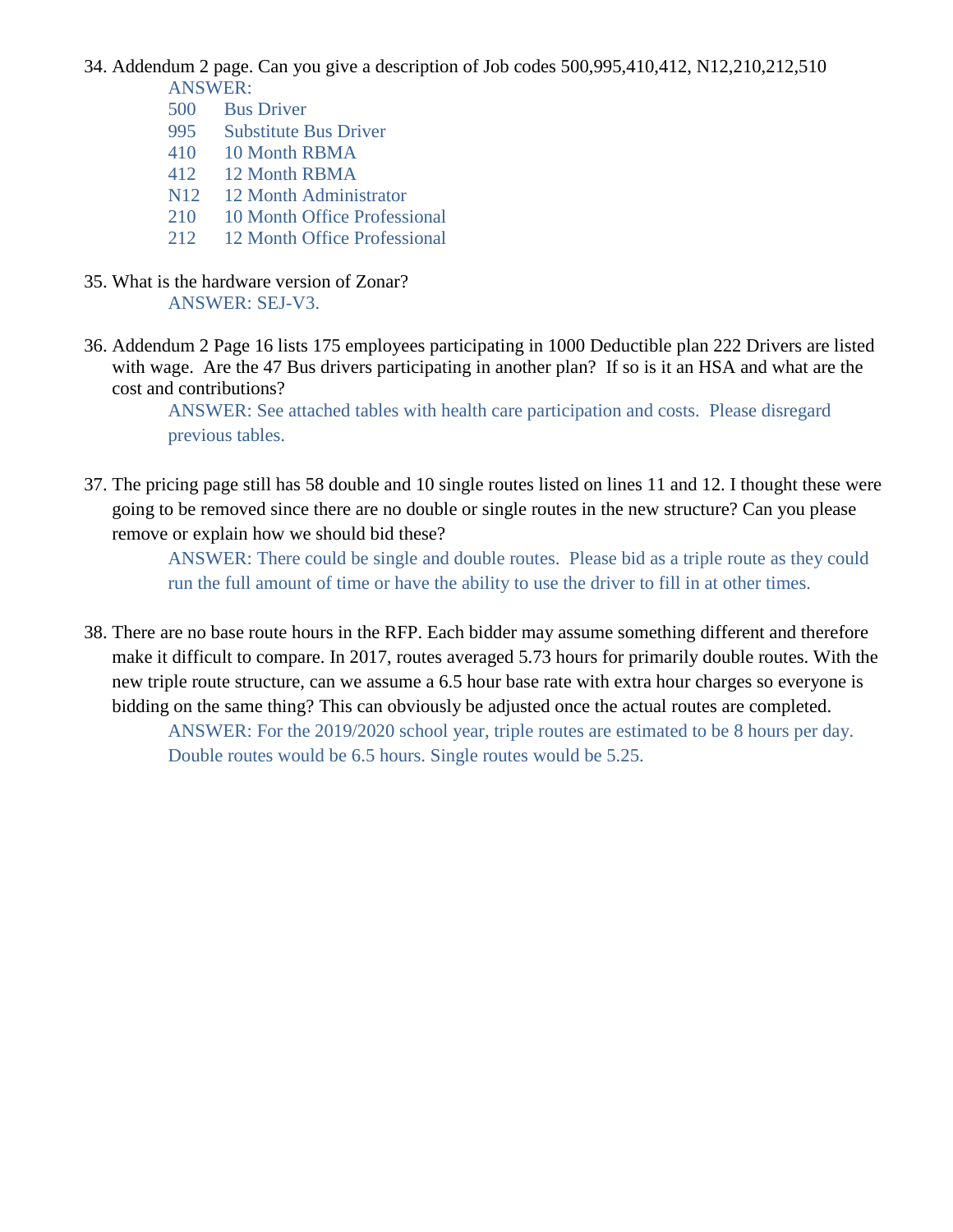### *ATTACHMENT #1 TO EXHIBIT L*

*Three Tier Bell Time Schedule*

|                |                                         | <b>ZERO</b> | Zero Hr     | <b>SCHOOL</b> |                |
|----------------|-----------------------------------------|-------------|-------------|---------------|----------------|
|                | <b>SCHOOL</b>                           | <b>HR</b>   | <b>Drop</b> | <b>HOURS</b>  | <b>AM DROP</b> |
| 10             | Auburn                                  | 7:15        | 7:00        | $8:15 - 3:30$ | 8:00           |
| 11             | East                                    |             |             | $8:15 - 3:30$ | 7:55           |
| 13             | Guilford                                | 7:15        | 7:00        | $8:15 - 3:30$ | 7:55           |
| 18             | Jefferson                               |             |             | $8:15 - 3:30$ | 8:00           |
| $\overline{7}$ | <b>Eisenhower</b>                       |             |             | $9:00 - 4:00$ | 8:40           |
| 8              | Flinn                                   |             |             | $9:00 - 4:00$ | 8:50           |
| 6              | <b>Kennedy</b>                          |             |             | $9:00 - 4:00$ | 8:15           |
| $\overline{2}$ | Lincoln                                 |             |             | $9:00 - 4:00$ | 8:35           |
| $\overline{4}$ | <b>Marshall Middle</b>                  |             |             | $9:00 - 4:00$ | 8:40           |
| 3              | <b>RESA</b>                             |             |             | $9:00 - 4:00$ | 8:45           |
| 9              | West                                    | 8:00        | 7:45        | $9:00 - 4:00$ | 8:40           |
| 19             | Roosevelt Alternative H.S.              |             |             | $8:00 - 2:20$ |                |
| 5              | <b>Wilson Aspire Alternative School</b> |             |             | $8:20 - 3:20$ |                |
| 22             | Barbour                                 |             |             | $7:35 - 2:00$ | 7:10           |
| 24             | Bloom                                   |             |             | $7:35 - 2:00$ | 7:05           |
| 25             | <b>Brookview</b>                        |             |             | $7:35 - 2:00$ | 7:10           |
| 26             | Carlson                                 |             |             | $7:35 - 2:00$ | 7:05           |
| 27             | <b>Cherry Valley</b>                    |             |             | $7:35 - 2:00$ | 7:05           |
| 28             | Conklin                                 |             |             | $7:35 - 2:00$ | 7:10           |
| 55             | Constance Lane                          |             |             | $7:35 - 2:00$ | 7:05           |
| 32             | Ellis                                   |             |             | $8:30 - 2:55$ | 8:05           |
| 38             | Froberg                                 |             |             | $7:35 - 2:00$ | 7:20           |
| 40             | Gregory                                 |             |             | $7:35 - 2:00$ | 7:05           |
| 46             | Haskell                                 |             |             | $7:35 - 2:00$ | 7:10           |
| 50             | Hillman                                 |             |             | $7:35 - 2:00$ | 7:05           |
| 53             | Johnson                                 |             |             | $7:35 - 2:00$ | 7:15           |
| 54             | Washington                              |             |             | $7:35 - 2:00$ | 7:05           |
| 58             | Lathrop                                 |             |             | $7:35 - 2:00$ | 7:05           |
| 59             | Lewis Lemon                             |             |             | $7:35 - 2:00$ | 7:05           |
| 61             | McIntosh                                |             |             | $7:35 - 2:00$ | 6:55           |
| 64             | Montessori                              |             |             | $9:00 - 3:25$ | 8:40           |
| 73             | Riverdahl                               |             |             | $7:35 - 2:00$ | $7:00 - 7:10$  |
| 76             | <b>Rolling Green</b>                    |             |             | $9:00 - 3:25$ | 8:40           |
| 81             | <b>Spring Creek</b>                     |             |             | $7:35 - 2:00$ | 7:00           |
| 86             | <b>Marshall Elementary</b>              |             |             | $8:30 - 2:55$ | 8:15           |
| 88             | Welsh                                   |             |             | $7:35 - 2:00$ | 7:15           |
| 89             | <b>West View</b>                        |             |             | $7:35 - 2:00$ | 7:15           |
| 91             | Whitehead                               |             |             | $7:35 - 2:00$ | 7:05           |
| 601            | Legacy                                  |             |             | $9:00 - 4:00$ | 8:20           |
| 603            | Jackson Charter                         |             |             | $8:00 - 4:00$ | 7:50           |
| 602            | <b>Galapagos Elementary</b>             |             |             | $8:15 - 4:00$ | 7:45           |
| 602            | <b>Galapagos Middle</b>                 |             |             | $8:15 - 4:00$ | 7:45           |
| 30             | Beyer Early Education Center*           |             |             | $9:00 - 3:20$ |                |
| 65             | Nashold Early Education Center*         |             |             | $8:00 - 2:15$ |                |
| 80             | Summerdale Early Education Ctr*         |             |             | $9:00 - 3:20$ |                |
| 35             | Fairview Early Education Center*        |             |             | $7:50 - 2:20$ |                |

*\*Early Education Center students are transported by Sunrise.*